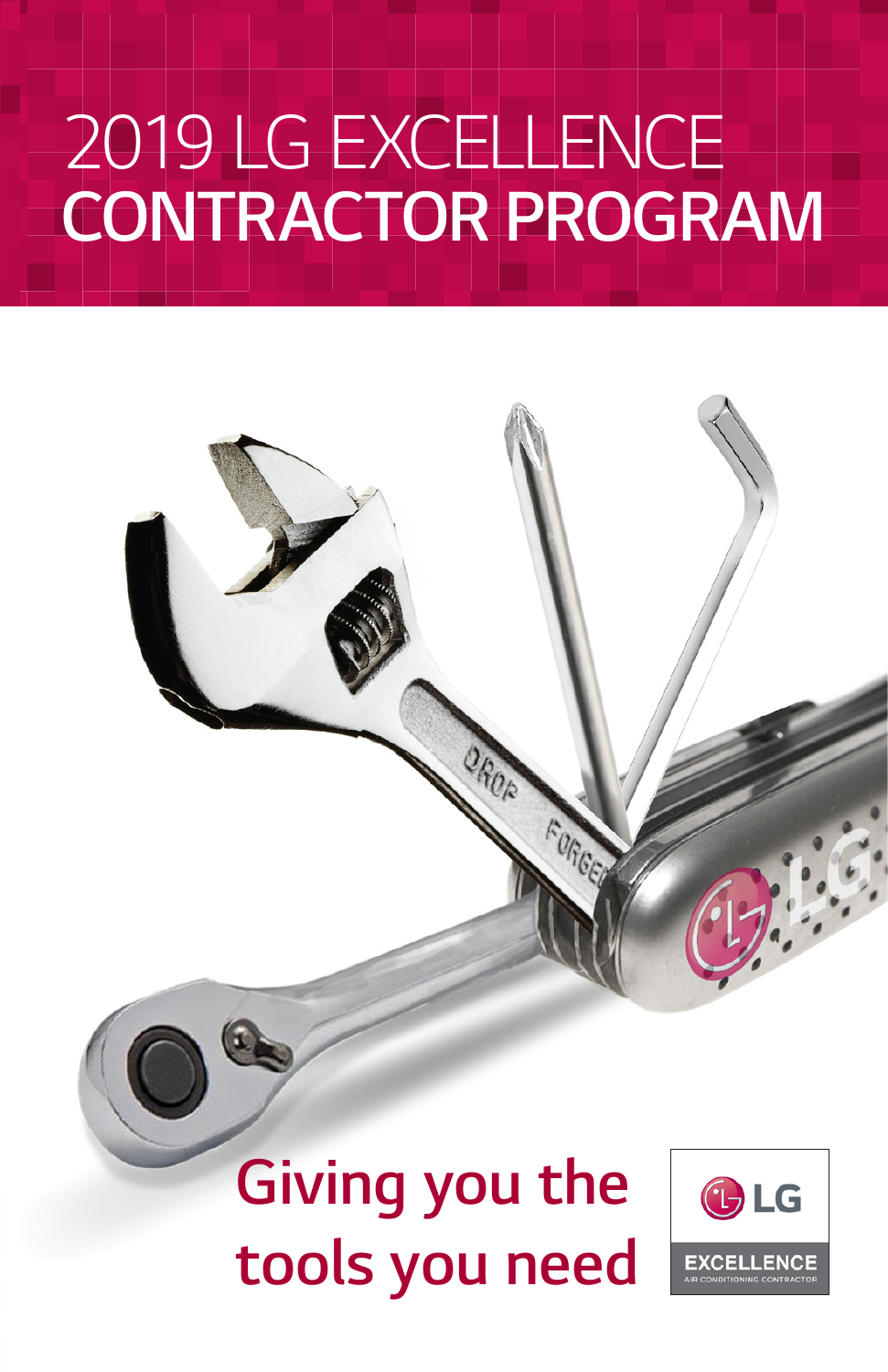*The LG Excellence Contractor Program provides training and recognition for independent contractors who install LG Residential and Light Commercial*  **Systems, setting you apart from your competitors.**

### *PROGRAM BENEFITS*

#### Contractors have access to some benefits immediately upon enrollment

- *•* Online training through LG Learning *Management System (LMS)*
- *•* Instructor-led training courses in LG *state-of-the-art training academies*

*LEARNING MANAGEMENT* 

*• Access to branded marketing materials*  including ads, literature, truck decals, *and promotional items*



#### Additional benefits available upon completion of program requirements:

- *•* Cumulative twelve-years limited *parts and compressor warranty on select registered LG Residential and*  Light Commercial products*<sup>1</sup>*
- *• Website listing with LG Excellence*  designation and consumer *lead referrals*
- *•* Exclusive access to the LG PerksPLUS *program - earn rewards points*  for qualified LG Residential/Light *Commercial Systems sold to redeem for cool rewards*

### Contact your local Distributor *to get involved today!*

*To enroll in the LG Excellence Contractor Program,*  Contractors must be represented by a local Distributor. *To find a local Distributor, please search our Distributor Locator on www.lghvac.com*

1. Upon expiration of the product's original manufacturer's limited warranty period, an extended warranty contract will apply.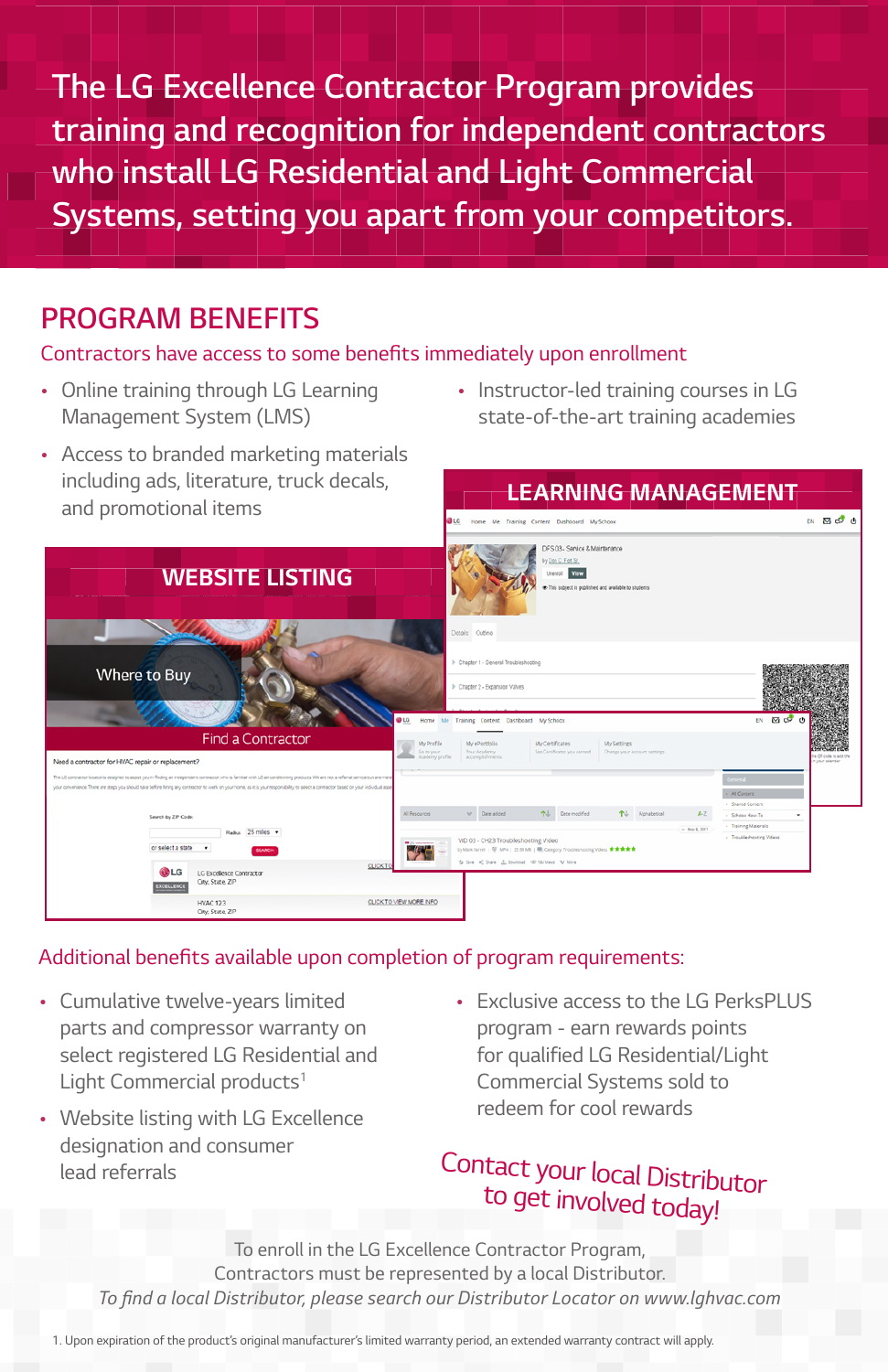### *LG is one of the most recognized*  **brands globally with products sold in**  *over 100 countries around the world.*

We want to make sure you have everything you need to help your marketing benefit from *the power of the LG brand.* 

*Visit* lghvac.com/excellence to see available product literature, brochures, decals, *promo items and more.*





*LG Residential and Light Commercial Systems have innovative technology, stylish designs and are easy to install.*

**LG Art Cool™ Gallery The Industry's only picture**  *frame air conditioner*



*The LG US air conditioning division*  is headquartered near Atlanta in Alpharetta, Ga along with a full *training academy. Additional LG training academies are located in California, Texas and New Jersey*  along with multiple partner academies located throughout the country.